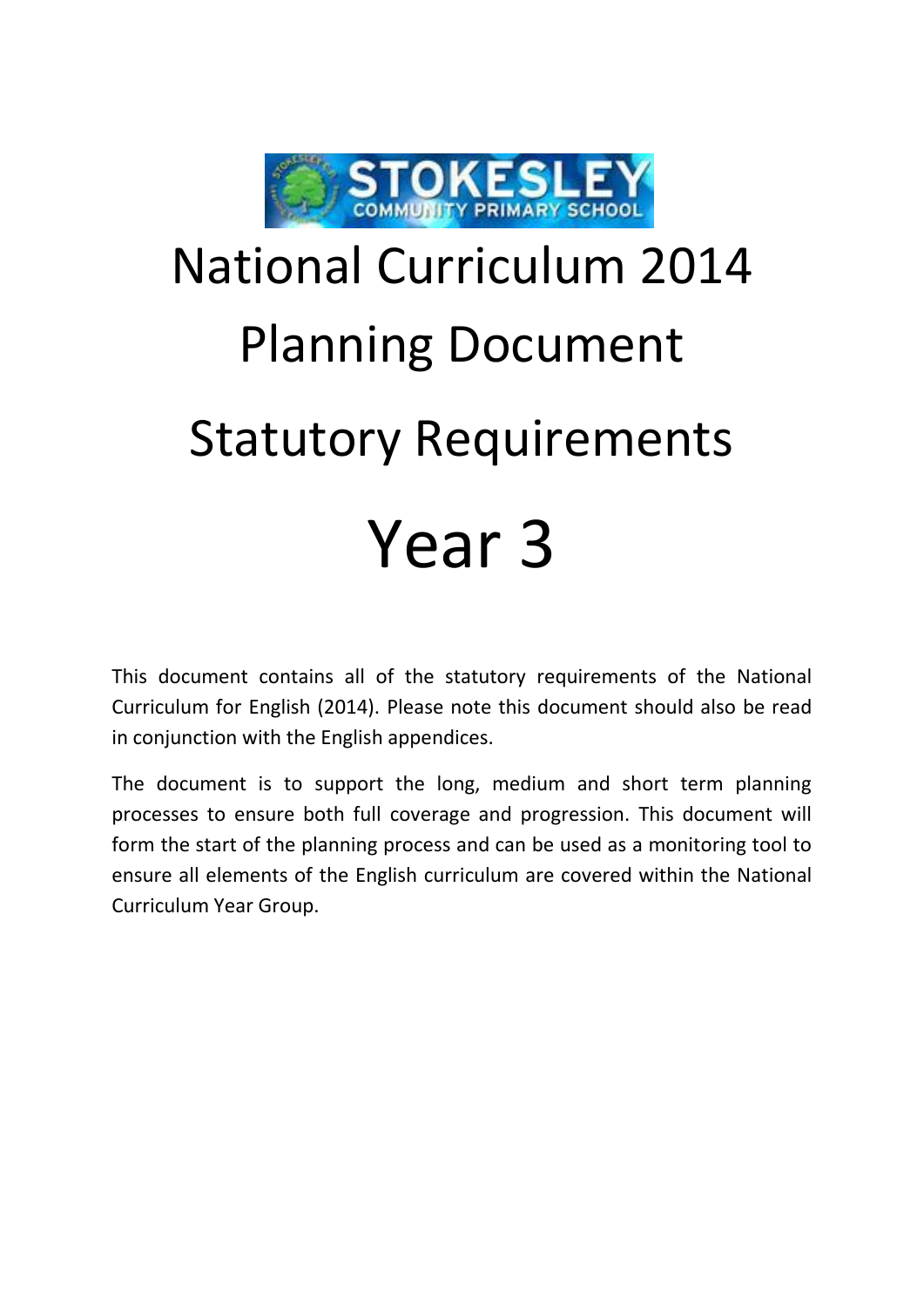| <b>ENGLISH</b>                                                                                                                                                                                                                                                                                                                                                                        |                                                                                                                                                                                                                                                                                                                                                                                                                              |                                                                                                                                                                                                                                                                                                                                                                                                                                                                                                                                                                                                                                                                              |                                                                                                                                                                                                                                                                                                                                                                                                                                                                                                                                                                                                                                                                                                           |                                                                                                                                                                                                                                                                                                                                                                                                                                                                    |                                                                                                                                                                                                                                                                                                                                                                                                                                                                                                                                                                             |                                                                                                                                                                                                                                                                                                                                                                                                                                                                                                                                                                                                                                                                         |  |
|---------------------------------------------------------------------------------------------------------------------------------------------------------------------------------------------------------------------------------------------------------------------------------------------------------------------------------------------------------------------------------------|------------------------------------------------------------------------------------------------------------------------------------------------------------------------------------------------------------------------------------------------------------------------------------------------------------------------------------------------------------------------------------------------------------------------------|------------------------------------------------------------------------------------------------------------------------------------------------------------------------------------------------------------------------------------------------------------------------------------------------------------------------------------------------------------------------------------------------------------------------------------------------------------------------------------------------------------------------------------------------------------------------------------------------------------------------------------------------------------------------------|-----------------------------------------------------------------------------------------------------------------------------------------------------------------------------------------------------------------------------------------------------------------------------------------------------------------------------------------------------------------------------------------------------------------------------------------------------------------------------------------------------------------------------------------------------------------------------------------------------------------------------------------------------------------------------------------------------------|--------------------------------------------------------------------------------------------------------------------------------------------------------------------------------------------------------------------------------------------------------------------------------------------------------------------------------------------------------------------------------------------------------------------------------------------------------------------|-----------------------------------------------------------------------------------------------------------------------------------------------------------------------------------------------------------------------------------------------------------------------------------------------------------------------------------------------------------------------------------------------------------------------------------------------------------------------------------------------------------------------------------------------------------------------------|-------------------------------------------------------------------------------------------------------------------------------------------------------------------------------------------------------------------------------------------------------------------------------------------------------------------------------------------------------------------------------------------------------------------------------------------------------------------------------------------------------------------------------------------------------------------------------------------------------------------------------------------------------------------------|--|
| Spoken<br>Word                                                                                                                                                                                                                                                                                                                                                                        | Word<br>Reading                                                                                                                                                                                                                                                                                                                                                                                                              | Comprehension                                                                                                                                                                                                                                                                                                                                                                                                                                                                                                                                                                                                                                                                | Writing - transcription                                                                                                                                                                                                                                                                                                                                                                                                                                                                                                                                                                                                                                                                                   | Writing $-$<br>Handwriting                                                                                                                                                                                                                                                                                                                                                                                                                                         | Writing - Composition                                                                                                                                                                                                                                                                                                                                                                                                                                                                                                                                                       | Writing - Grammar,<br>Vocabulary and<br>Punctuation                                                                                                                                                                                                                                                                                                                                                                                                                                                                                                                                                                                                                     |  |
| Pupils should be<br>taught to:<br>listen and<br>respond<br>appropriat<br>ely to<br>adults<br>and their<br>peers<br>ask<br>a.<br>relevant<br>questions<br>to extend<br>their<br>understan<br>ding and<br>knowledg<br>e<br>use<br>relevant<br>strategies<br>to build<br>their<br>vocabular<br>y<br>articulate<br>and justify<br>answers,<br>argument<br>s and<br>opinions<br>give well- | Pupils should be<br>taught to:<br>apply their<br>growing<br>knowledge<br>of root<br>words,<br>prefixes<br>and<br>suffixes<br>(etymology<br>and<br>morpholog<br>y) as listed<br>in English<br>Appendix<br>$1$ , both to<br>read aloud<br>and to<br>understand<br>the<br>meaning of<br>new words<br>they meet<br>read<br>further<br>exception<br>words,<br>noting the<br>unusual<br>correspond<br>ences<br>between<br>spelling | Pupils should be taught to:<br>×<br>develop positive attitudes<br>to reading and<br>understanding of what<br>they read by:<br>listening to and<br>٠<br>discussing a wide<br>range of fiction,<br>poetry, plays,<br>non-fiction and<br>reference books<br>or textbooks<br>reading books<br>that are structured<br>in different ways<br>and reading for a<br>range of purposes<br>using dictionaries<br>to check the<br>meaning of words<br>that they have<br>read<br>increasing their<br>familiarity with a<br>wide range of<br>books, including<br>fairy stories,<br>myths and<br>legends, and<br>retelling some of<br>these orally<br>identifying themes<br>and conventions | <b>Spelling (see English</b><br><b>Appendix 1)</b><br>Pupils should be taught to:<br>use further prefixes and<br>suffixes and understand<br>how to add them (English<br>Appendix 1)<br>spell further homophones<br>spell words that are often<br>misspelt (English Appendix<br>1)<br>place the possessive<br>apostrophe accurately in<br>words with regular plurals<br>[for example, girls', boys']<br>and in words with irregular<br>plurals [for example,<br>children's]<br>use the first two or three<br>letters of a word to check its<br>spelling in a dictionary<br>write from memory simple<br>٠<br>sentences, dictated by the<br>teacher, that include words<br>and punctuation taught so<br>far. | Pupils should be<br>taught to:<br>٠<br>use the<br>diagonal<br>and<br>horizontal<br>strokes that<br>are needed<br>to join<br>letters and<br>understand<br>which<br>letters,<br>when<br>adjacent to<br>one<br>another, are<br>best left<br>unjoined<br>increase the<br>٠<br>legibility,<br>consistency<br>and quality<br>of their<br>handwriting<br>[for<br>example, by<br>ensuring<br>that the<br>downstroke<br>s of letters<br>are parallel<br>and<br>equidistant; | Pupils should be taught to:<br>×.<br>plan their writing by:<br>discussing writing<br>similar to that<br>which they are<br>planning to write<br>in order to<br>understand and<br>learn from its<br>structure,<br>vocabulary and<br>grammar<br>discussing and<br>recording ideas<br>draft and write by:<br>٠<br>composing and<br>rehearsing<br>sentences orally<br>(including<br>dialogue),<br>progressively<br>building a varied<br>and rich<br>vocabulary and<br>an increasing<br>range of<br>sentence<br>structures<br>(English<br>Appendix 2)<br>organising<br>paragraphs | Pupils should be taught to:<br>develop their understanding<br>of the concepts set out in<br>English Appendix 2 by:<br>extending the range<br>a.<br>of sentences with<br>more than one<br>clause by using a<br>wider range of<br>conjunctions,<br>including when, if,<br>because, although<br>using the present<br>perfect form of<br>verbs in contrast to<br>the past tense<br>choosing nouns or<br>pronouns<br>appropriately for<br>clarity and cohesion<br>and to avoid<br>repetition<br>using conjunctions,<br>adverbs and<br>prepositions to<br>express time and<br>cause<br>using fronted<br>adverbials<br>learning the<br>grammar for years<br>3 and 4 in English |  |

**The Vermit Controllum overview map for English Page 2** Page 2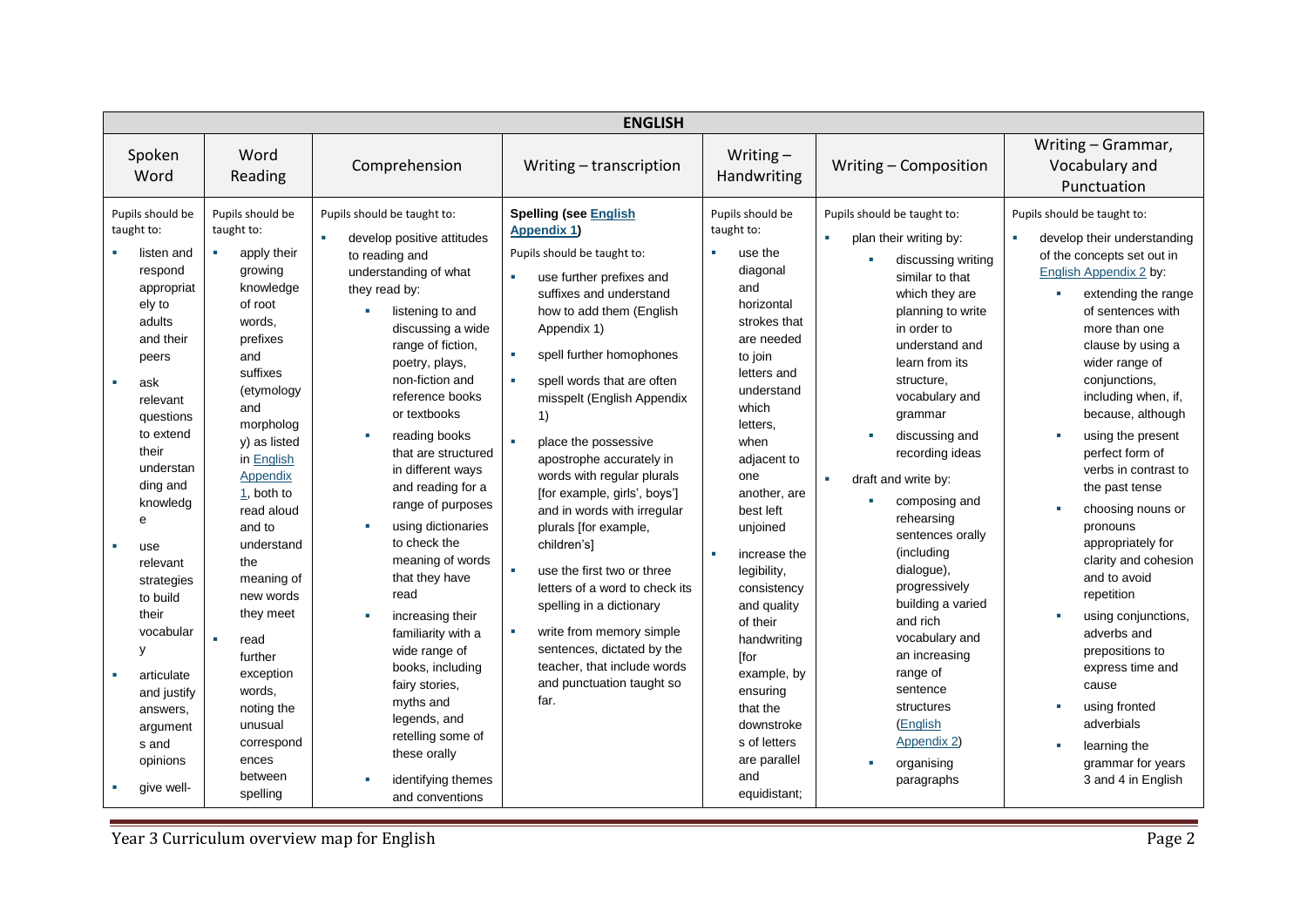| structured     | and sound, | in a wide range of        | that lines of | around a theme             | Appendix 2                               |
|----------------|------------|---------------------------|---------------|----------------------------|------------------------------------------|
| descriptio     | and where  | books preparing           | writing are   | in narratives.             | indicate grammatical and<br>×            |
| ns,            | these      | poems and play            | spaced        | creating settings,         | other features by:                       |
| explanati      | occur in   | scripts to read           | sufficiently  | characters and             |                                          |
| ons and        | the word.  | aloud and to              | so that the   | plot                       | using commas after                       |
| narratives     |            | perform, showing          | ascenders     | in non-narrative           | fronted adverbials                       |
| for            |            | understanding             | and           |                            | indicating                               |
| different      |            | through                   | descenders    | material, using<br>simple  | possession by                            |
| purposes,      |            | intonation, tone,         | of letters do | organisational             | using the                                |
| including      |            | volume and action         | not touch].   | devices [for               | possessive                               |
| for            |            | discussing words          |               | example,                   | apostrophe with                          |
| expressin      |            | and phrases that          |               | headings and               | plural nouns                             |
| g feelings     |            | capture the               |               | sub-headings]              | using and                                |
| maintain       |            | reader's interest         |               |                            | punctuating direct                       |
| attention      |            | and imagination           |               | evaluate and edit by:      | speech                                   |
| and            |            | recognising some          |               | assessing the<br><b>CO</b> |                                          |
| participat     |            | different forms of        |               | effectiveness of           | use and understand                       |
| e actively     |            | poetry [for               |               | their own and              | the grammatical                          |
| in             |            | example, free             |               | others' writing            | terminology in                           |
| collaborat     |            | verse, narrative          |               | and suggesting             | English Appendix 2                       |
| ive            |            | poetry]                   |               | improvements               | accurately and                           |
| conversat      |            |                           |               | proposing<br>×.            | appropriately when                       |
| ions,          |            | understand what they<br>× |               | changes to                 | discussing their<br>writing and reading. |
| staying        |            | read, in books they can   |               | grammar and                |                                          |
| on topic       |            | read independently, by:   |               | vocabulary to              |                                          |
| and            |            | checking that the         |               | improve                    |                                          |
| initiating     |            | text makes sense          |               | consistency,               |                                          |
| and            |            | to them,                  |               | including the              |                                          |
| respondin      |            | discussing their          |               | accurate use of            |                                          |
| g to           |            | understanding             |               | pronouns in                |                                          |
| comment        |            | and explaining the        |               | sentences                  |                                          |
| $\mathbf s$    |            | meaning of words          |               |                            |                                          |
|                |            | in context                |               | proof-read for spelling    |                                          |
| use            |            | asking questions          |               | and punctuation errors     |                                          |
| spoken         |            | to improve their          |               | read aloud their own       |                                          |
| language<br>to |            | understanding of          |               | writing, to a group or the |                                          |
| develop        |            | a text                    |               | whole class, using         |                                          |
| understan      |            | drawing                   |               | appropriate intonation     |                                          |
| ding           |            | inferences such           |               | and controlling the tone   |                                          |
|                |            |                           |               | and volume so that the     |                                          |

Year 3 Curriculum overview map for English Page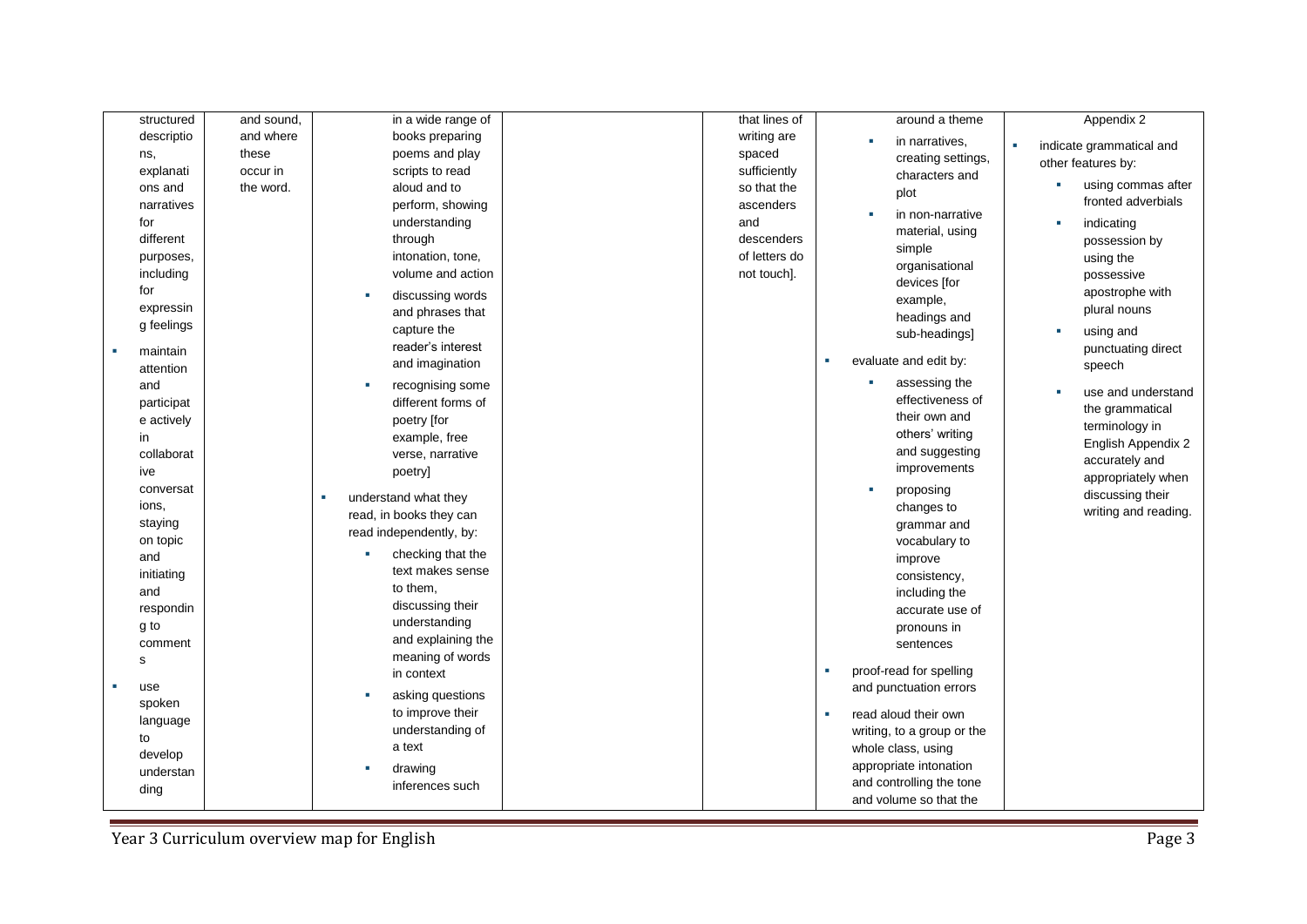| through         | as inferring             | meaning is clear. |
|-----------------|--------------------------|-------------------|
| speculatin      | characters'              |                   |
| g,              | feelings, thoughts       |                   |
| hypothesi       | and motives from         |                   |
| sing,           | their actions, and       |                   |
| imagining       | justifying               |                   |
| and             | inferences with          |                   |
| exploring       | evidence                 |                   |
| ideas           | predicting what<br>×     |                   |
|                 | might happen             |                   |
| speak<br>Ì.     | from details             |                   |
| audibly         | stated and implied       |                   |
| and             |                          |                   |
| fluently        | identifying main<br>٠    |                   |
| with an         | ideas drawn from         |                   |
| increasin       | more than one            |                   |
| g               | paragraph and            |                   |
| command         | summarising              |                   |
| of              | these                    |                   |
| Standard        | identifying how<br>×     |                   |
| English         | language,                |                   |
| participat<br>× | structure, and           |                   |
| e in            | presentation             |                   |
| discussio       | contribute to            |                   |
| ns,             | meaning                  |                   |
| presentati      | retrieve and record<br>× |                   |
| ons,            | information from non-    |                   |
| performa        | fiction                  |                   |
| nces, role      |                          |                   |
| play,           | participate in<br>×      |                   |
| improvisa       | discussion about         |                   |
| tions and       | both books that          |                   |
| debates         | are read to them         |                   |
| gain,<br>×      | and those they           |                   |
| maintain        | can read for             |                   |
| and             | themselves,              |                   |
| monitor         | taking turns and         |                   |
| the             | listening to what        |                   |
| interest of     | others say.              |                   |
| the             |                          |                   |
|                 |                          |                   |